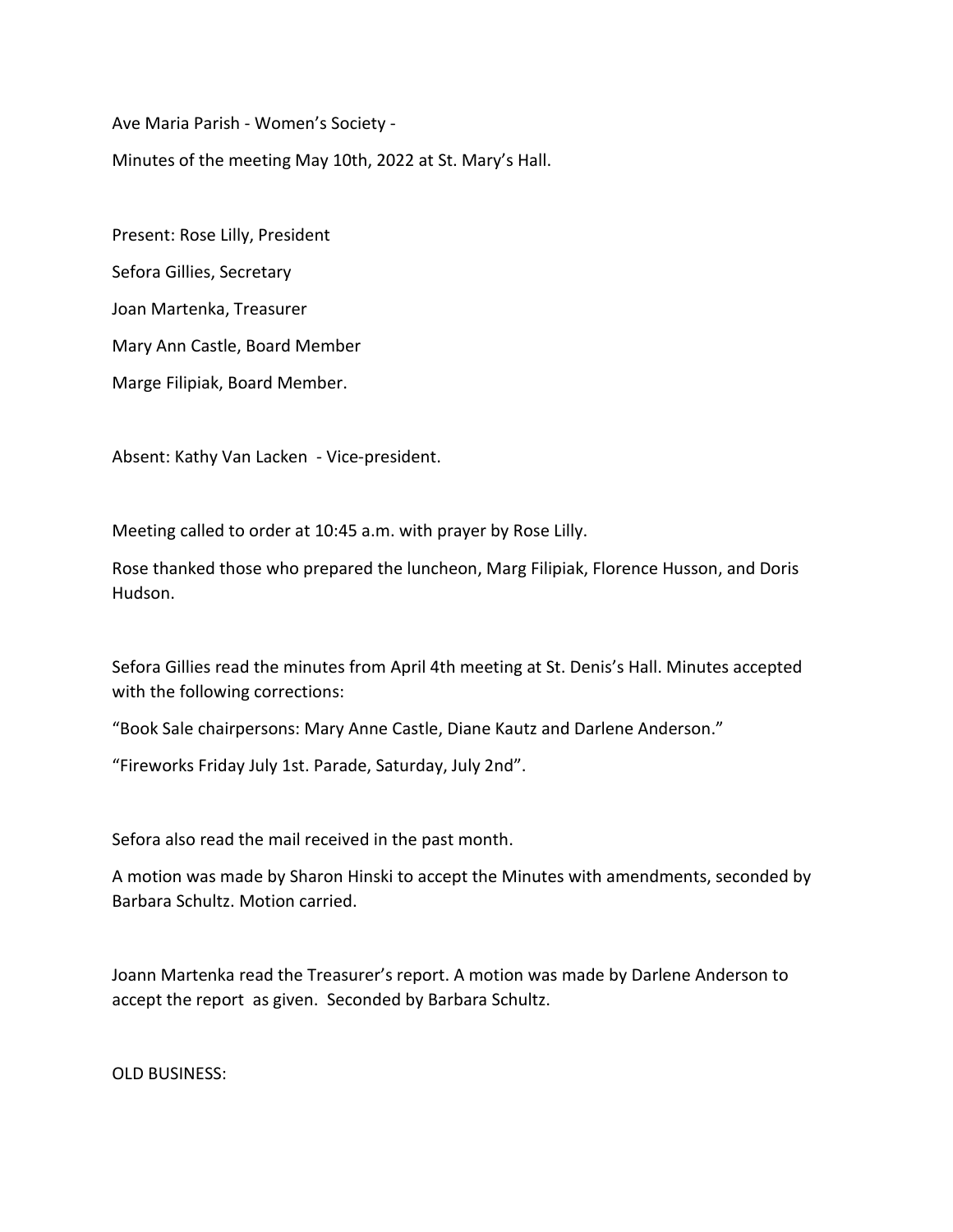Rose Lilly mentioned that the Phone List, By-Laws, and membership cards are available to anyone who needs them.

# FUNERAL LUNCHEONS:

Sign up sheets are being passed around for Funeral Luncheons' volunteers in four different areas: Set-up, Food preparation, Desserts and Clean-up.

We follow the same service when there is a Cater doing the luncheon with exception of food preparation.

JoAnn Martenka explained that the Menu for the Funeral Luncheons is the same at both sites. We charge only for the food which varies according to the menu and current food prices.

# SPAGHETTI DINNER:

JoAnn Martenka reported a profit of \$334.50 for the Ave Maria Women's Society. The same amount \$334.50 for the Men's Group.

There were 106 dinners served and about 12 carry-out. It was very successful and enjoyed by all. The Men Group is already planning on having it again next year.

## NEW BUSINESS:

## BOOK SALE:

Mary Ann Castle talked about the July 15th to 17th Book Sale. No set dates for starting to collect books or set-up. More information to come in the Church bulletin.

The proceeds of this year's sale will go to: St. Edward's on the Lake School 20%,

Salesians Mission Clean Water Program 20%, Cross/Lex Backpack food program 20%.

## PARKING CARS:

Fireworks, July 1st

Parade, July 2nd.

Need volunteers, please sign up at our June meeting.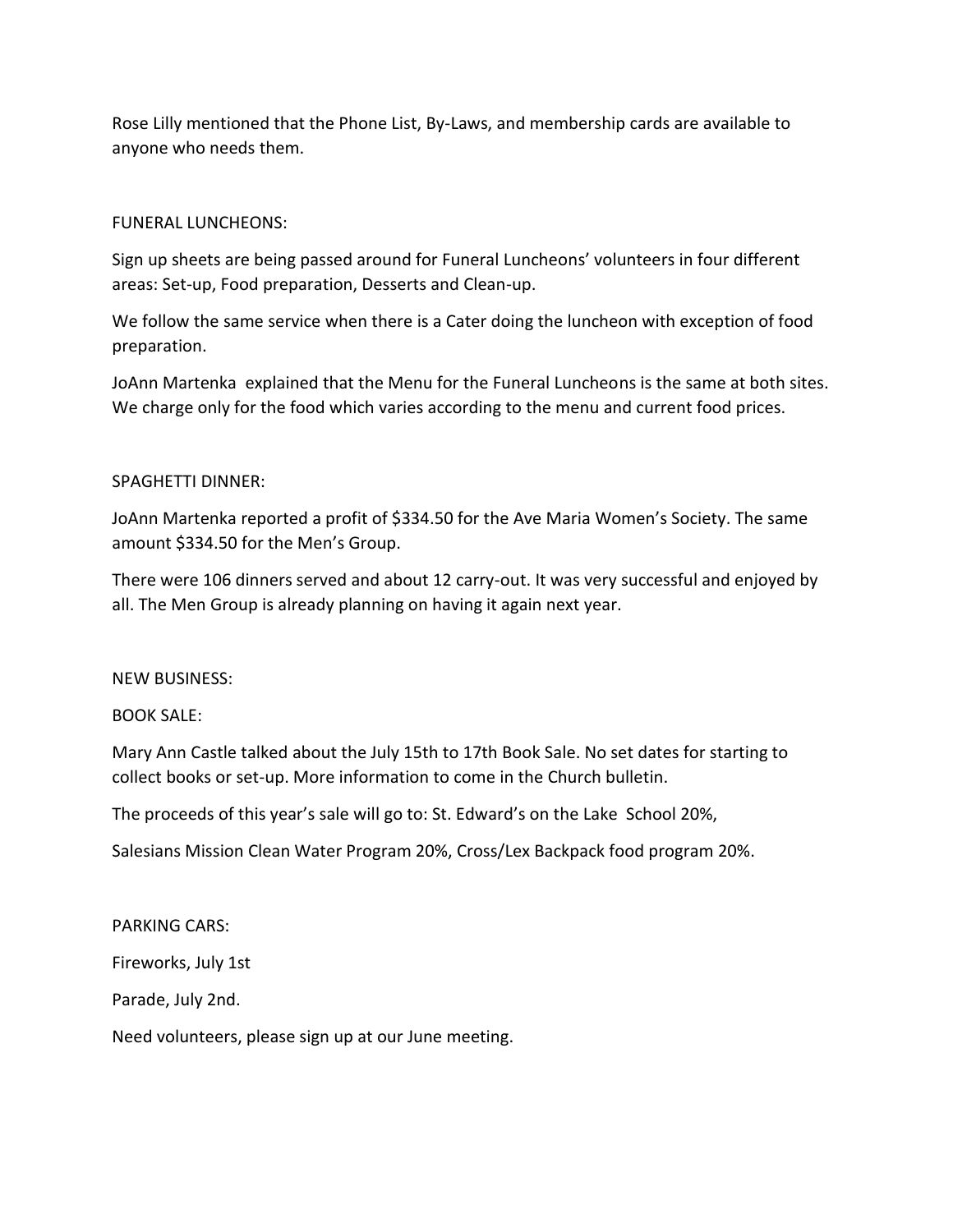# LADIES' NIGHT OUT:

The theme will be "I'VE LOVE YOU SINCE FOREVER".

Sister Maria Inviolata made an announcement inviting all the women of the Parish.

There will be food by JoAnn, mostacciole , garlic bread, salad and dessert.

Invite a friend and please call the office before 1:00 pm. Monday May 16 at St. Denis Campus if you plan to attend.

# MEN'S NIGHT OUT:

Men's night out being planned for June 15 at 5:30 p.m. St. Denis Hall.

# BEACON OF LIGHT CONVENTION:

Rose Lilly shared her thoughts about the Convention explaining how inspirational it was, there were five great speakers and Mass with four Bishops and two Priests, our Saginaw Dioceses was the largest group.

## NEW MEMBERS:

We welcomed Hope Brown as our new member.

## OTHER:

Kathy Marshall brought the idea of having a Senior Group for couples and singles. This group would have a dance twice a month, live bands, picnics, play cards, finger foods and different activities. No alcohol. Needs a Chairperson(s).

Betty Pasut wants to share some of her mother's vintage hats with those who appreciate the hats from the past, a donation for the Sanilac County Dog's Shelter in memory of her mother Eleanor would be greatly appreciated.

Irene Hunsanger gave us Valerie Koltuniak's new address.

44315 North Gratiot - #104, Clinton Township, MI. 48036